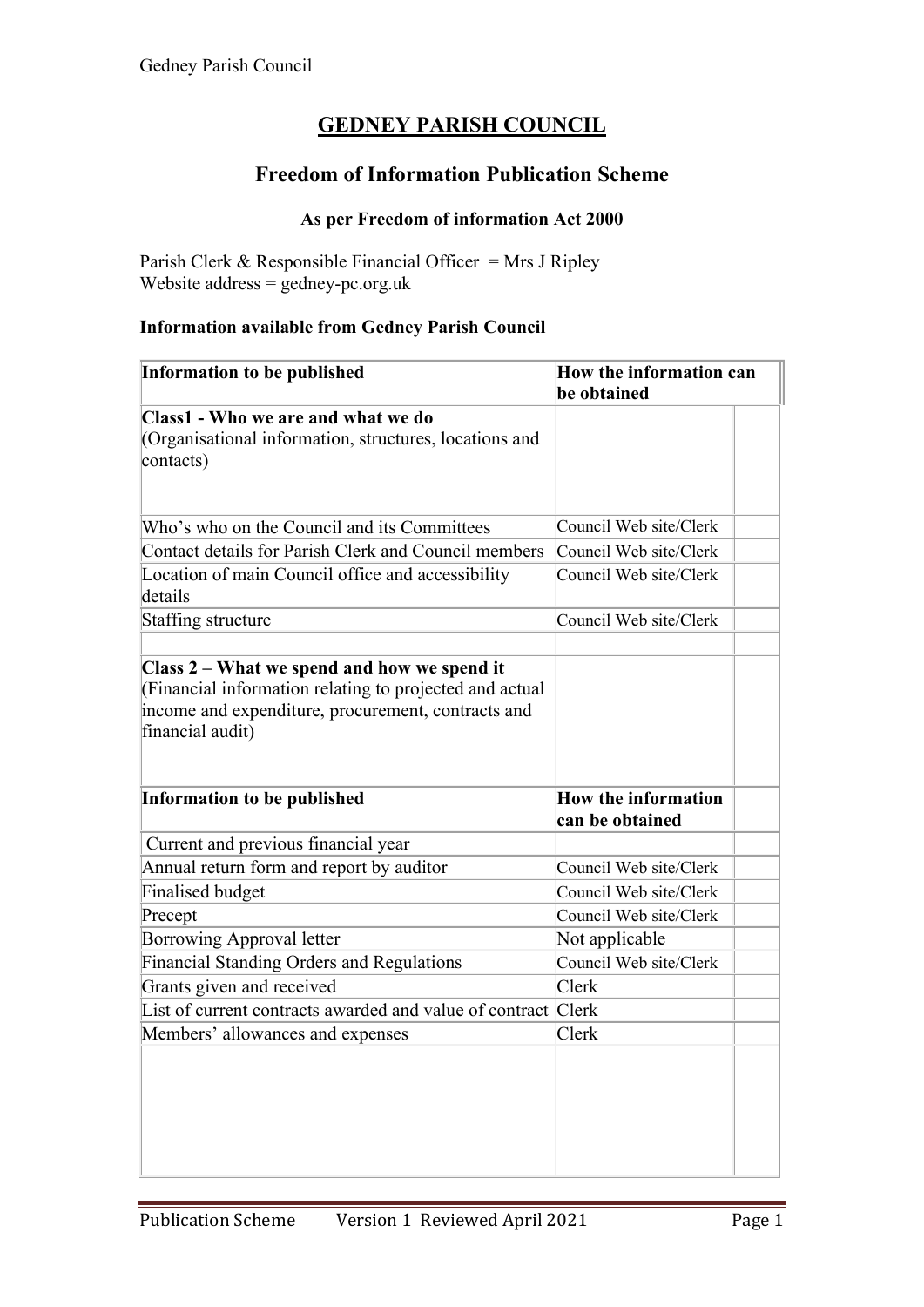| Class 3 - What our priorities are and how we are                                                                                                  |                                               |  |
|---------------------------------------------------------------------------------------------------------------------------------------------------|-----------------------------------------------|--|
| doing                                                                                                                                             |                                               |  |
| (Strategies and plans, performance indicators, audits,                                                                                            | <b>How the information</b>                    |  |
| inspections and reviews)                                                                                                                          | can be obtained                               |  |
| Information to be published                                                                                                                       |                                               |  |
| Annual Report to Parish or Community Meeting                                                                                                      | Published in Parish                           |  |
|                                                                                                                                                   | Meeting minutes                               |  |
|                                                                                                                                                   | Council Web site/Clerk                        |  |
|                                                                                                                                                   |                                               |  |
| Class 4 – How we make decisions                                                                                                                   |                                               |  |
| (Decision making processes and records of decisions)                                                                                              |                                               |  |
| <b>Information to be published</b>                                                                                                                | <b>How the information</b><br>can be obtained |  |
| Timetable of meetings (Council, any committee/sub-<br>committee meetings and parish meetings)                                                     | Council Web site/Clerk                        |  |
| Agendas of meetings (as above)                                                                                                                    | Council Web site/Clerk                        |  |
| Minutes of meetings (as above) – nb this will exclude<br>information that is properly regarded as private to the<br>meeting.                      | Council Web site/Clerk                        |  |
| Reports presented to council meetings - nb this will<br>exclude information that is properly regarded as<br>private to the meeting.               | Published in Council<br>minutes               |  |
|                                                                                                                                                   | Council Web site/Clerk                        |  |
| Responses to consultation papers                                                                                                                  | Clerk                                         |  |
| Responses to planning applications                                                                                                                | Published in Council<br><b>Minutes</b>        |  |
| Bye-laws                                                                                                                                          | Clerk                                         |  |
|                                                                                                                                                   |                                               |  |
| Class 5 – Our policies and procedures<br>(Current written protocols, policies and procedures for<br>delivering our services and responsibilities) |                                               |  |
| Information to be published                                                                                                                       | <b>How the information</b><br>can be obtained |  |
| Policies and procedures for the conduct of council                                                                                                | Council Web site/Clerk                        |  |
| business                                                                                                                                          |                                               |  |
| Procedural standing orders                                                                                                                        | Council Web site/Clerk                        |  |
| Committee and sub-committee terms of reference                                                                                                    | Council Web site/Clerk                        |  |
| Delegated authority in respect of officers                                                                                                        | Council Web site/Clerk                        |  |
| Policy statements                                                                                                                                 | Council Web site/Clerk                        |  |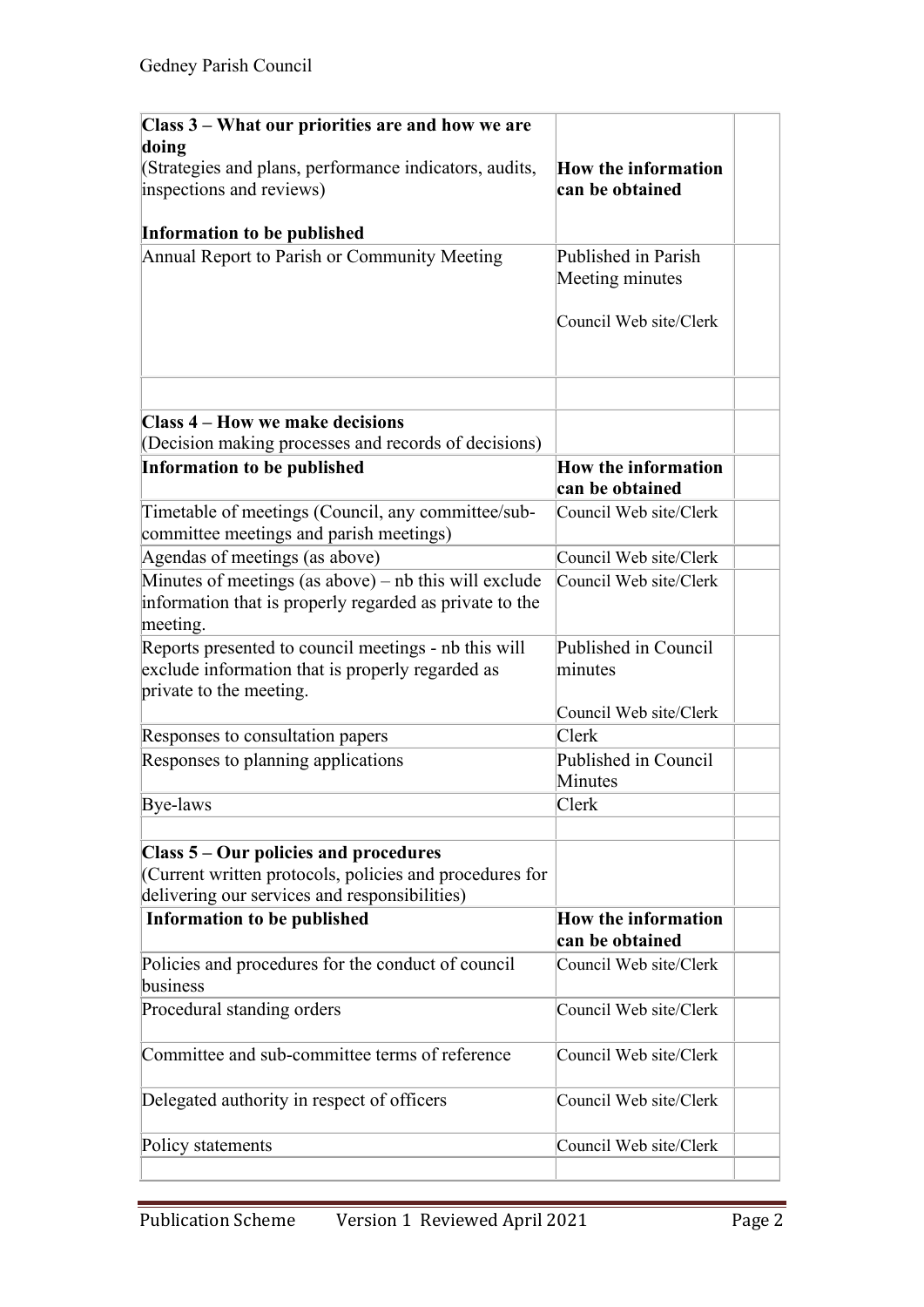| <b>Class 6 – Lists and Registers</b>                      |                            |  |
|-----------------------------------------------------------|----------------------------|--|
| Currently maintained lists and registers only             |                            |  |
|                                                           |                            |  |
| Information to be published                               | <b>How the information</b> |  |
|                                                           | can be obtained            |  |
| <b>Assets Register</b>                                    | Council web site/Clerk     |  |
| Register of members' interests                            | <b>SHDC</b>                |  |
| Register of gifts and hospitality                         | Not Applicable             |  |
|                                                           |                            |  |
| Class $7 -$ The services we offer                         |                            |  |
| (Information about the services we offer, including       |                            |  |
| leaflets, guidance and newsletters produced for the       |                            |  |
| public and businesses)                                    |                            |  |
| Current information only                                  |                            |  |
|                                                           |                            |  |
|                                                           |                            |  |
| Information to be published                               | <b>How the information</b> |  |
|                                                           | can be obtained            |  |
| Allotments                                                | Clerk                      |  |
| Burial grounds and closed churchyards                     | Council Web site/Clerk     |  |
| Community Centres /Village Halls                          | Clerk                      |  |
| Parks, Playing Fields and recreational facilities         | Clerk                      |  |
| Seating, Litter bins, clocks, memorial, lighting          | Clerk                      |  |
|                                                           |                            |  |
| Bus shelters                                              |                            |  |
| A summary of services for which the council is            | Clerk                      |  |
| entitled to recover a fee, together with those fees (e.g. |                            |  |
| burial fees)                                              |                            |  |

#### **Exempt Material:**

- Personal information relating to Councillors (other than required to be declared in Register of Interests)
- Personal information relating to employees
- Tenders and bids from contractors and suppliers (Note: Data Protection Legislation prohibits the publication of certain categories of information)

### **Charging Policy:**

Information where stated can be downloaded from the Council website free of charge. Information can be inspected, by appointment with the Clerk at a Village hall at a convenient time free of charge.

Information that can be photocopied without breaching copyright laws can be copied on the Council's photocopier at the cost of 15p per single sided A4 sheet.

A detailed search of records (for example the Council Minutes) is subject to a charge of £25 per hour (up to the £450 limit) plus the relevant photocopying charges Any photocopies sent by post will be subject to the actual cost of postage and packaging.